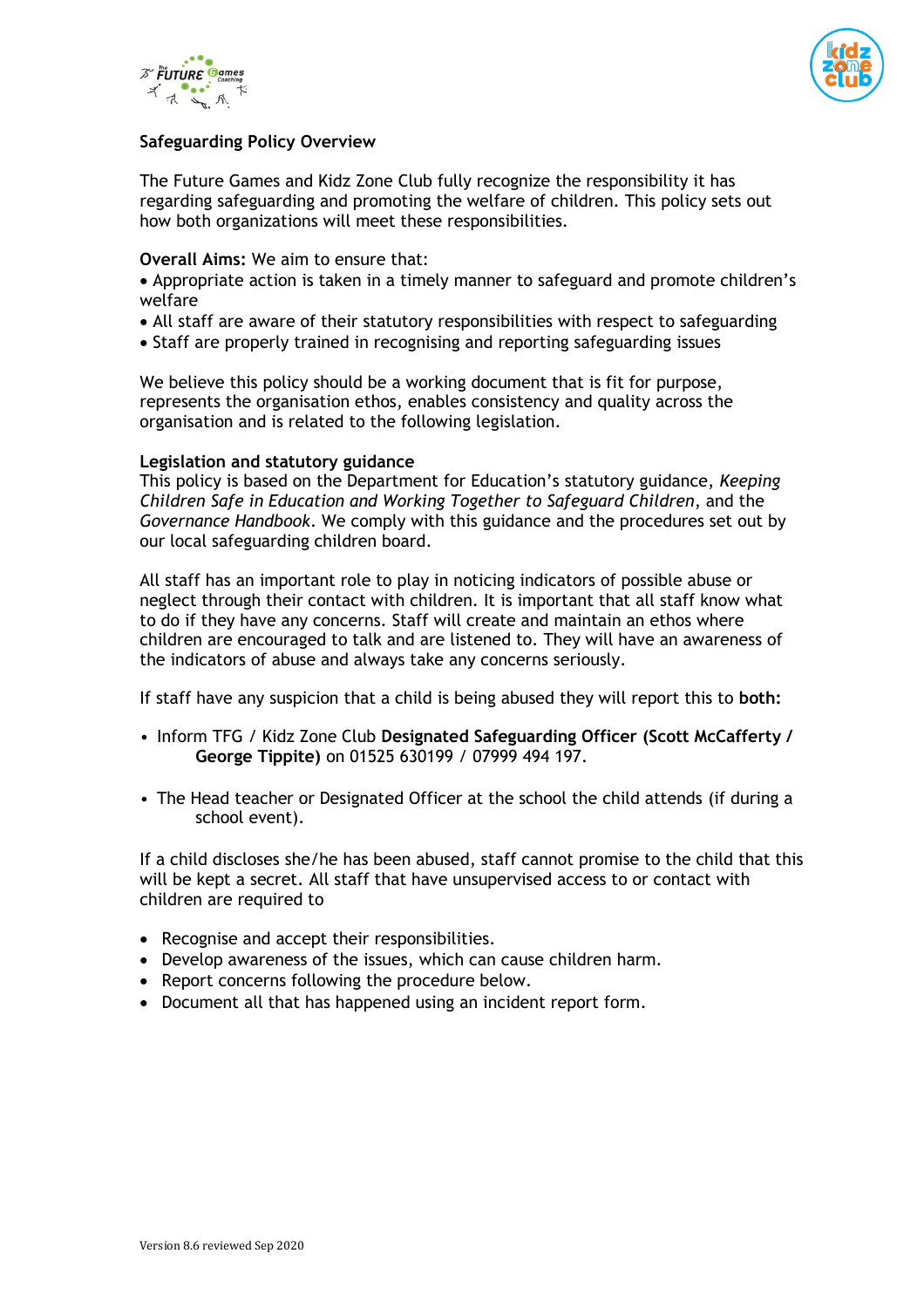



# **We will endeavor to safeguard children by:**

- Ensuring all staff hold a safeguarding qualification.
- Share all policies and procedures for all who work on behalf of the organization.
- Reporting concerns to the authorities.
- Carefully following procedures for recruitment and selection of staff.
- Provide effective updates for all staff.
- Carefully following related procedures for 'behaviour management'.

#### **Safeguarding**

TFG/KZ are committed to safeguarding and promoting the welfare of children and young people and expects all staff to share this commitment.

TFG/KZ have a legal duty to recognise and respond appropriately to:

- Significant changes in the children's behaviour
- Deterioration in their general well-being
- Unexplained bruising, marks or signs of possible abuse
- Signs of neglect
- Comments children make which give cause for concern

If you recognise one of the above for a child, the severity and circumstance will dictate your actions. The important thing for you is to do something and not ignore it. We will create an environment to make the children be and feel safe. Any suspicions or allegations of abuse will be taken very seriously and they will be acted on quickly and correctly by following the procedure set by the Local Safeguarding Children's Board (LSCB)

#### **Four Categories of Abuse – This list is not exhaustive**

All Types of abuse can occur in all types of homes, across all social and income groups.

#### **1. Neglect Definition**

Longstanding and/or severe neglect

Effect on the Childs development

Non-organic failure to thrive

Signs/Symptoms Constant Hunger, Tiredness, stealing or scrounging

Poor personal hygiene, or inappropriate clothing for weather or activities Untreated medical problems

Low self-esteem, poor social relations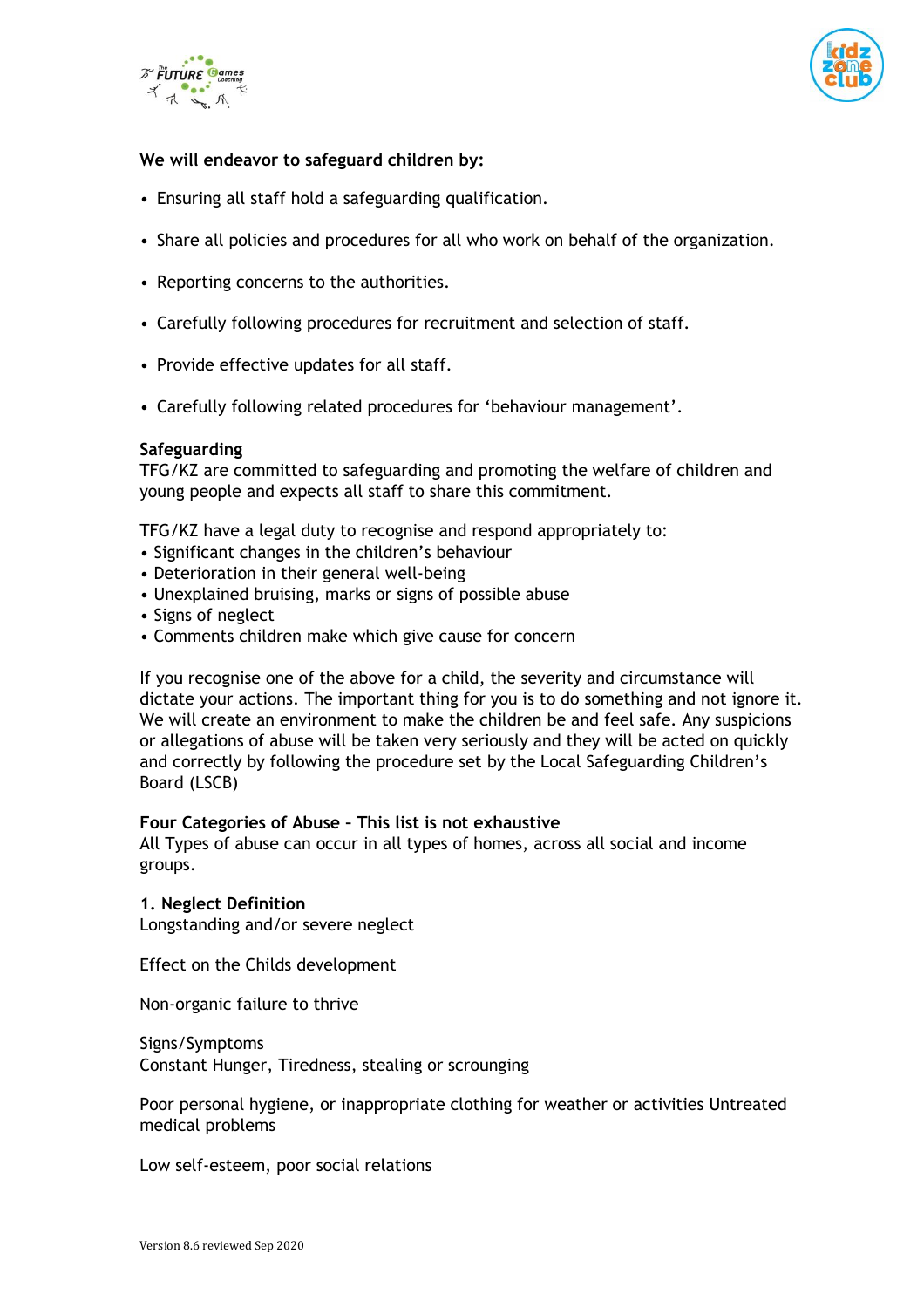



# **2. Physical Definition**

Deliberate injury to the child – allowing injury. Beyond 'reasonable' chastisement Poisoning, inc. alcohol

Withholding drugs or apparatus

Both the use of an implement e.g. a belt or a physical strike that leave a mark are illegal

#### Signs/Symptoms

Unexplained or untreated injuries, especially if repetitive, refusal to discuss injuries, and untreated injuries Shrinking from physical contact

Fear of returning home, undressing, or medical help Aggression or bullying

Unexplained pattern of absences, which may server to hide bruises or other physical injuries

#### **3. Sexual Definition**

Sexual exploitation of any kind including watching others and viewing pornographic material

Signs/Symptoms Sexual awareness inappropriate to the child's age, through drawings, games, vocabulary etc

Frequent public masturbation

Attempts to teach other children about sexual activity Aggressiveness, anger, anxiety, fearfulness

This is a short summary, there are other signs, individual to certain children

#### **4. Emotional Definition**

Must be persistent

Must undermine the child's sense of self worth

Might reflect poor parenting skills

Includes witnessing domestic violent of primary carer

Signs/Symptoms Continual self-depreciation, self-harm or mutilation inappropriate response to painful situations

Compulsive stealing/scrounging

Air of detachment, social isolation or desperate attention seeking behaviour, depression or withdrawal.

Eating problems, either overeating or a lack of appetite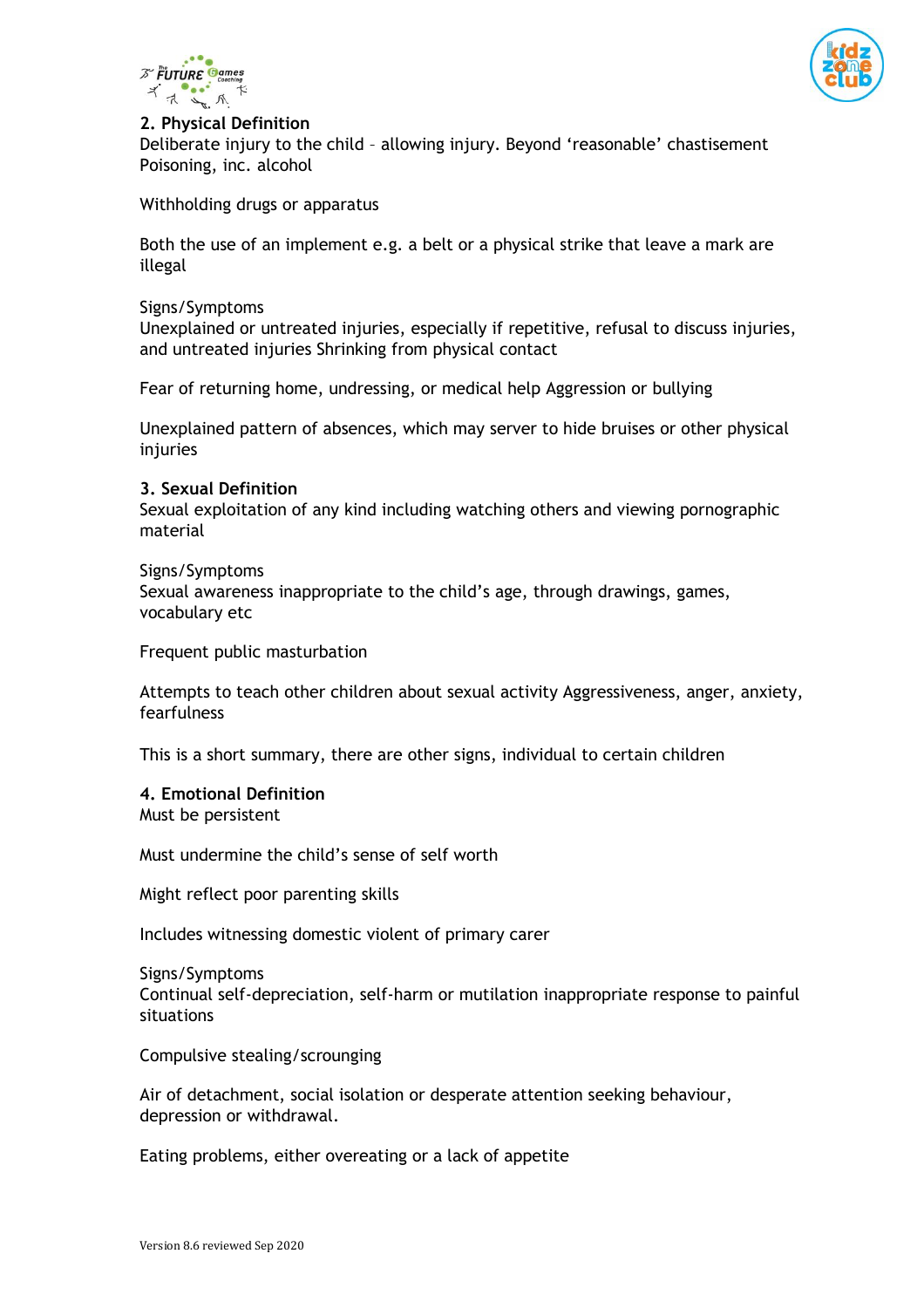



# **Child Sexual Exploitation CSE**

All staff should be aware of indicators; involves exploitative situations where a child, male of female, receives something from an adult as a result of engaging in sexual activity. This can be seemingly 'consensual' relationship to serious organised crime gangs. There will be an imbalance of power where the perpetrator holds power over the victim. Technology is often used. This is a serious crime.

#### **Female Genital Mutilation FGM**

All staff should be aware of indicators; illegal and a form of child abuse. It involves a procedure to remove all or some of the female genitalia or any other injury to these organs. It is a legal duty to report known cases to the police.

#### **Forced Marriage**

All staff should be aware of indicators; illegal and a form of child abuse. A marriage entered into without the full and free consent of one or both parties, where violence, treats or coercion is used.

#### **Prevent Duty**

TFG/KZ recognises their duty to prevent children and families being drawn into terrorist or extremist behaviour and employ the following methods:

• Follows the guidance in the government document 'Prevent duty guidance for England and Wales 2015'

- Staff have access to Prevent training
- We value all children and their families equally
- We promote the development of positive attitudes and behaviours to all people, whether they are different from or similar to themselves
- We have a commitment to challenging prejudice
- Report any concerns about children, staff or families to the relevant authorities

## **Serious violence**

All staff should be aware of indicators, which may signal that children are at risk from, or are involved with serious violent crime. These may include increased absence from school, a change in friendships or relationships with older individuals or groups, a significant decline in performance, signs of self-harm or a significant change in wellbeing, or signs of assault or unexplained injuries. Unexplained gifts or new possessions could also indicate that children have been approached by, or are involved with, individuals associated with criminal networks or gangs.

#### **Peer on peer abuse**

All staff should be aware that children can abuse other children (often referred to as peer on peer abuse). This is most likely to include, but may not be limited to:

• bullying (including cyberbullying);

• physical abuse such as hitting, kicking, shaking, biting, hair pulling, or otherwise causing physical harm;

• sexual violence, such as rape, assault by penetration and sexual assault; sexual harassment, such as sexual comments, remarks, jokes and online sexual harassment, which may be stand-alone or part of a broader pattern of abuse;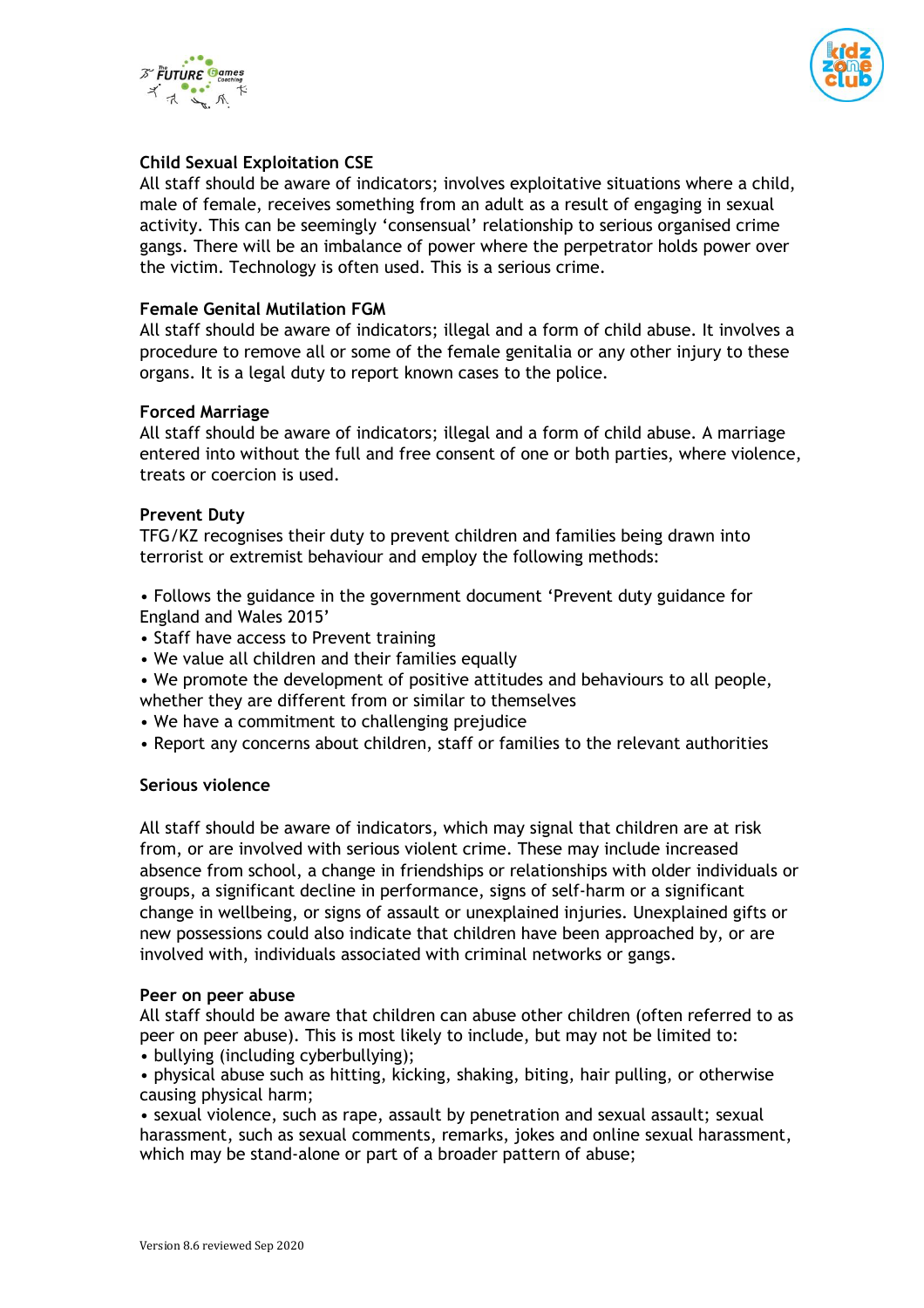



• upskirting, which typically involves taking a picture under a person's clothing without them knowing, with the intention of viewing their genitals or buttocks to obtain sexual gratification, or cause the victim humiliation, distress or alarm;

- sexting (also known as youth produced sexual imagery);
- initiation/hazing type violence and rituals.

# **County Lines**

All staff should be aware of indicators; Gangs and organised criminal networks involved in exporting illegal drugs into one or more importing areas within the UK, using dedicated mobile phone lines or other form of "deal line". They are likely to exploit children and vulnerable adults to move and store the drugs and money and they will often use coercion, intimidation, violence (including sexual violence) and weapons.

## **Dealing with a Disclosure**

1. Listen and stay calm. Do not condemn the abuser, do not judge, do not make promises you can't keep.

2. Reassure them.

3. Stay with them. Try to 'ground' them ("grounding" means to draw the child back to a more comfortable state of mind; through things like normal conversation e.g. what activities have you done today; what's your favourite TV programme). 4. Accurately record the childs words. Make it clear whether it is a fact, opinion or hearsay.

5. Report it to your relevant manger or head office as soon as possible; they will know the right procedure to follow. In some cases, they will speak to the parents first or report to the local safe guarding children's board.

6. If a third party expresses concern that a child is being abused, we will encourage them to contact Social Care directly. If they will not do so, we will explain that the Club is obliged to and the incident will be logged accordingly.

If you have any concerns about a child's welfare at your event, do not keep it to yourself. Write it down and take advice. Only speak with your relevant manger or directly to the qualified designated persons for child protection at head office.

If you are not satisfied with an outcome or anything related to how we have conducted the raised concern; you will find the Local Authority contact details on the club noticeboard and can report directly to them.

## **Immediate Danger**

If you feel a child is in **immediate danger** you can make a referral to children's social care and/or the police immediately; if a child is in immediate danger or at risk of harm. Remember **anyone can make a referral**. Please inform your DSO as soon as possible if you make a referral directly. You must follow the local procedures for making referrals as agreed by Central Bedfordshire Safeguarding Children's Board using the Assessment and Thresholds Guidance:

## *[https://www.centralbedfordshirelscb.org.uk/lscb-website/professionals/the](https://www.centralbedfordshirelscb.org.uk/lscb-website/professionals/the-importance-ofthresholds)[importance-ofthresholds](https://www.centralbedfordshirelscb.org.uk/lscb-website/professionals/the-importance-ofthresholds)*

You may also find the following link helpful: *<https://www.gov.uk/report-child-abuse-to-local-council>*

## **Protecting yourself**

Part of safeguarding is also to protect yourself from allegations and to ensure your actions are not misinterpreted by anyone. Do this by observing the following: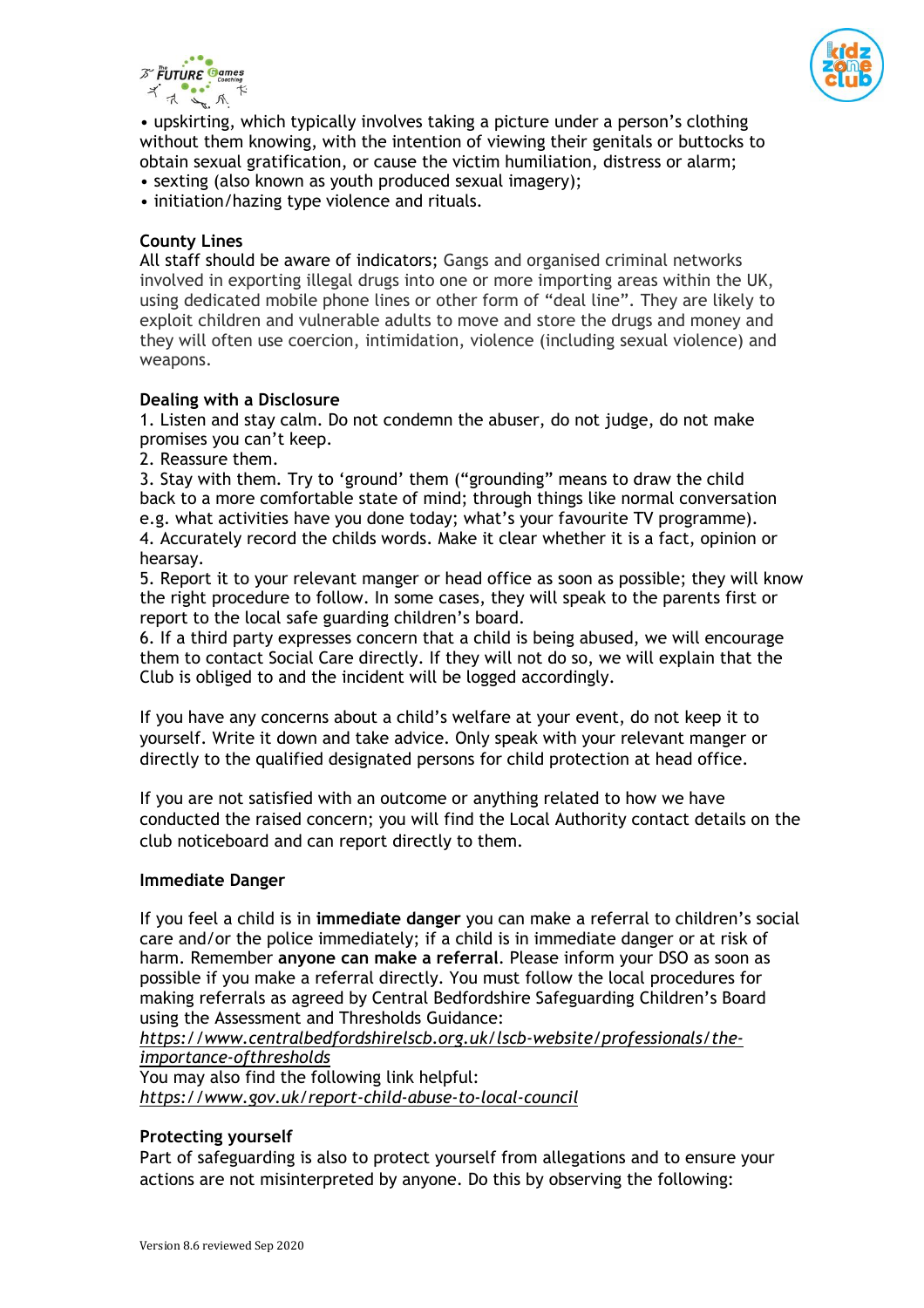



• Avoid being alone with a child (when possible).

• Take a register of which children are with you for each session, noting the time of the session.

• If you take a child somewhere e.g. an empty room, do not enter with them, wait outside. If you have to enter the room, it's vital you keep all doors open.

- Do not play-fight.
- Children should not be encouraged to sit on your lap or hold your hand.
- Challenge any child using 'bad' language.
- Never let children touch themselves or others inappropriately in any form.
- Never let a child's allegation go unchallenged, unrecorded or not acted on.
- Never do personal things for children that they are capable of doing themselves. Encourage children to help each other.
- Do not build 'special' relationships with individual children.

• You must not, before, during or after your employment make or accept any contact with a child or a friend of a child you know through your work with TFG/KZ or through social networking websites.

• Any images of children taken on site must only be of those children whose parents allow photos to be taken. Staff should not take any photos off site.

• Any images taken must be appropriate.

• Photos must only be taken on company-registered devices e.g. tablet.

• Images must not be published elsewhere without the authorisation of a company director.

#### **Whistle Blowing**

TFG/KZ will not accept or condone any behaviour by Staff or other adults associated with the organisation that is contrary to our Aims and Objectives, Policies and Procedures. We will actively encourage and fully support the reporting of such behaviour. We will do this by:

- Promoting an environment of mutual respect, trust and open communication.
- Promoting an environment that is free from bullying, harassment and discrimination.
- Treating everyone equally and fairly, with dignity and respect and by valuing individual differences.
- Ensuring that the quality of the work of each staff member/volunteer is effectively monitored as well as the work of the event as a whole.

• Ensure that procedures are in place for reporting unacceptable behaviours/practices.

• Provide all staff with a procedure to raise their concerns.

• Actively supporting staff/volunteers that 'blow the whistle' both during the investigation and after, and in line with the relevant legislation.

## **Allegation against a professional**

If there is a serious allegation of abuse made against you, TFG/KZ will have to suspend you whilst the investigation is carried out. This is to protect all parties, including you. You should:

- Stay calm
- Follow the manager's instructions
- Co-operate with questions and enquires
- Seek advice head office or citizens advice bureau.
- Not confront the/your accuser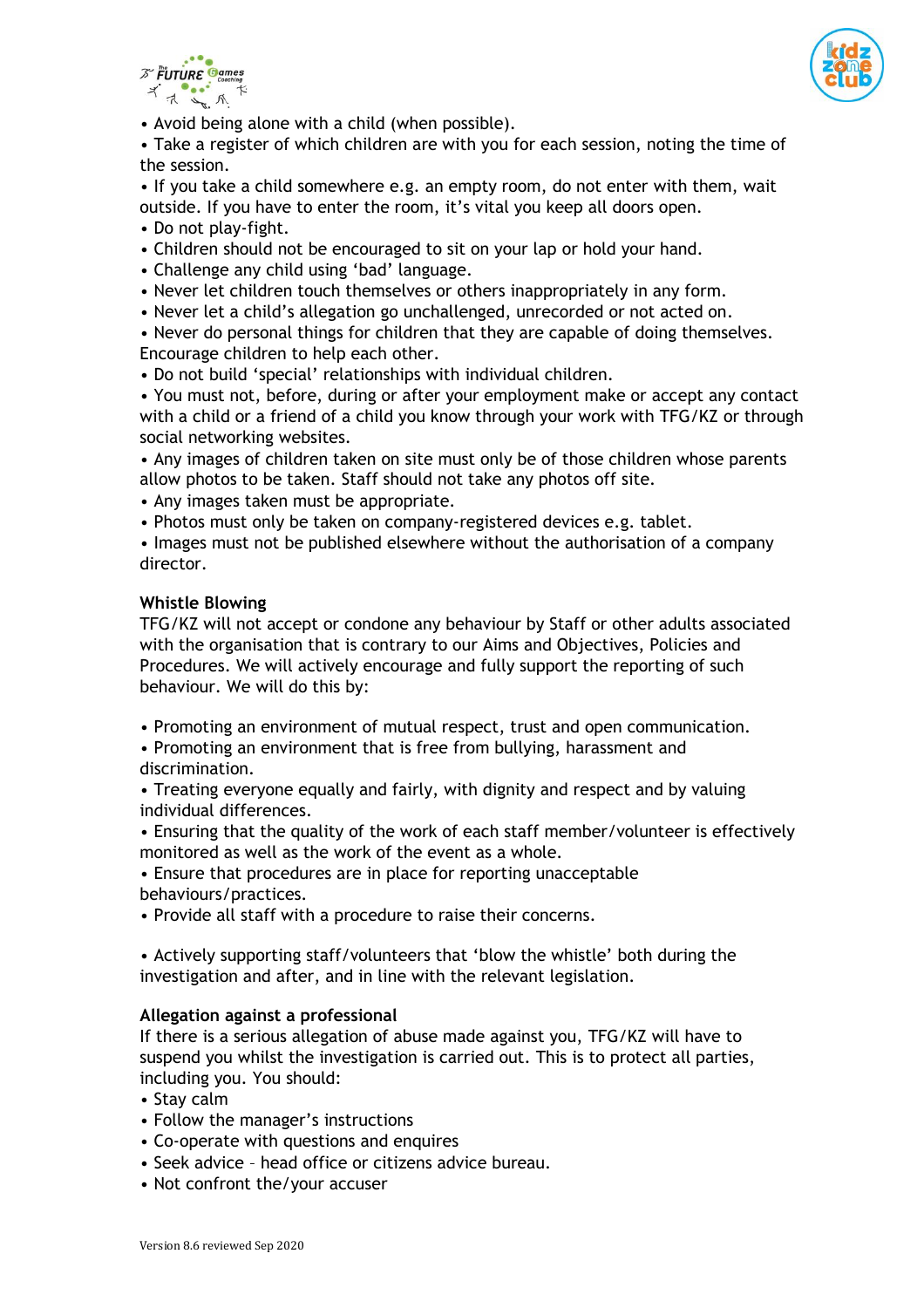



• Not speak with your 'victim'

• Be supported through the process by a designated person at head office and/or your manager.

We provide a form for concerned parties to report any worries directly to the DSO. We take all allegations seriously and will seek advice from the LADO.

TFG/KZ has a legal duty to inform the Disclosure and Barring Service of any suspicions of any allegations even if staff leave before an investigation is started or completed.

# **Promoting awareness among staff**

TFG/KZ promotes awareness of child abuse issues through its staff training. We ensure that:

- Its designated DSO has relevant experience and receives appropriate training
- Safe recruitment practices are followed for all new staff
- All staff have a copy of this Safeguarding Policy, understand its contents and are vigilant to signs of abuse or neglect
- All staff are aware of the 'Safeguarding Children Procedure for staff' poster.
- All staff are aware of their statutory requirements with regard to the disclosure of information or discovery of child abuse

• Its procedures are in line with the guidance in 'Working Together to Safeguard Children (2015)' and that staff are familiar with the 'What To Do If You're Worried A Child Is Being Abused' flowchart.

## **Good practice guidelines**

All personnel should be encouraged to demonstrate exemplary behaviour in order to promote children's welfare and reduce the likelihood of allegations being made. The following are common sense examples of how to create a positive culture and climate.

## **Good practice means:**

• Always working in an open environment (e.g. avoiding private or unobserved situations and encouraging open communication with no secrets).

• Treating all young people/disabled adults equally, and with respect and dignity.

• Always putting the welfare of each young person first, before winning or achieving goals.

• Building balanced relationships based on mutual trust, which empowers children to share in the decision-making process.

- Making activities fun, enjoyable and promoting fair play.
- Being an excellent role model this includes not smoking or drinking alcohol in the company of young people.
- Giving enthusiastic and constructive feedback rather than negative criticism.

• Recognising the developmental needs and capacity of young people and disabled adults – avoiding excessive training or competition and not pushing them against their will.

• Keeping a written record of any injury that occurs, along with the details of any treatment given and informing parents of this.

## **Practices never to be sanctioned**

The following should never be sanctioned. You should never:

- Engage in rough, physical or sexually provocative games, including horseplay
- Allow or engage in any form of inappropriate touching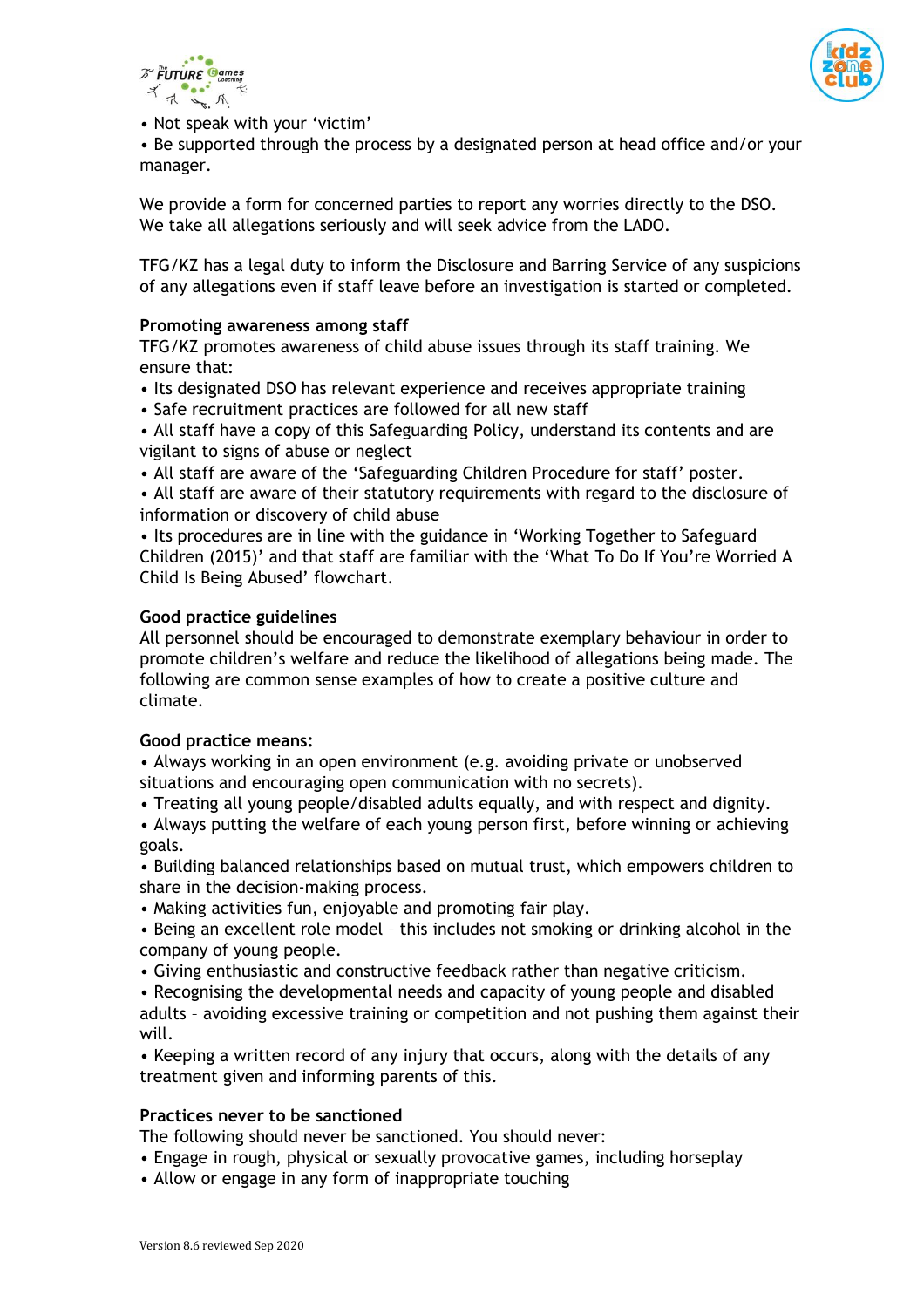



- Allow children to use inappropriate language unchallenged
- Make sexually suggestive comments to a child, even in fun
- Reduce a child to tears as a form of control
- Fail to act upon and record any allegations made by a child

• Do things of a personal nature for children or disabled adults, that they can do for themselves

#### **Incidents that must be reported/recorded**

If any of the following occur you should report this immediately to the appropriate officer and record the incident. You should also ensure the parents of the child are informed:

- If you accidentally hurt a child
- If he/she seems distressed in any manner
- If a child appears to be sexually aroused by your actions
- If a child misunderstands or misinterprets something you have done.

## **Use of mobile phones and cameras**

. Staff working at 'Kidz Zone Clubs' will have a club phone providing an open line to Head Office for messages to be relayed from head office.

Mobile phones should be stored safely in staff bags at all times during the hours of work or not brought into the school or venue at all.

 $\Box$  In certain circumstances they may be left in the office or area away from children. Staff should give customer the Head Office numbers for emergencies.

Staff must not post anything onto social networking sites such as 'Facebook' that could be construed to have any impact on the organisations reputation.

Staff must not post anything onto social networking sites that would offend any other member of staff or parent using our organisation.

 $\overline{p}$  Staff must not post any photos of children from the events on social networking sites.

Staff leaving our organisation continue to be bound by our Code of Confidentiality, if, however, a child is considered at risk our Safeguarding Children Policy will override confidentiality.

 $\Box$  If staff choose to allow parents to view their page on social networking sites, then this relationship must remain professional at all time.

 $\Box$  If any of the above points are found to be happening then the member of staff involved will face disciplinary action, which could result in dismissal.

# **Parents**

Parents/carers may not use their mobile phones once they have entered the events area or until they have left the events area.

 $\overline{P}$  We are at liberty to ask parents to put away their phone before we allow them entry.

## **Camera Use and Photos and Social Networking**

 $\Box$  Permission is sought from parents before taking photos for the flyers / website. Photos are taken on the organisations cameras/devices.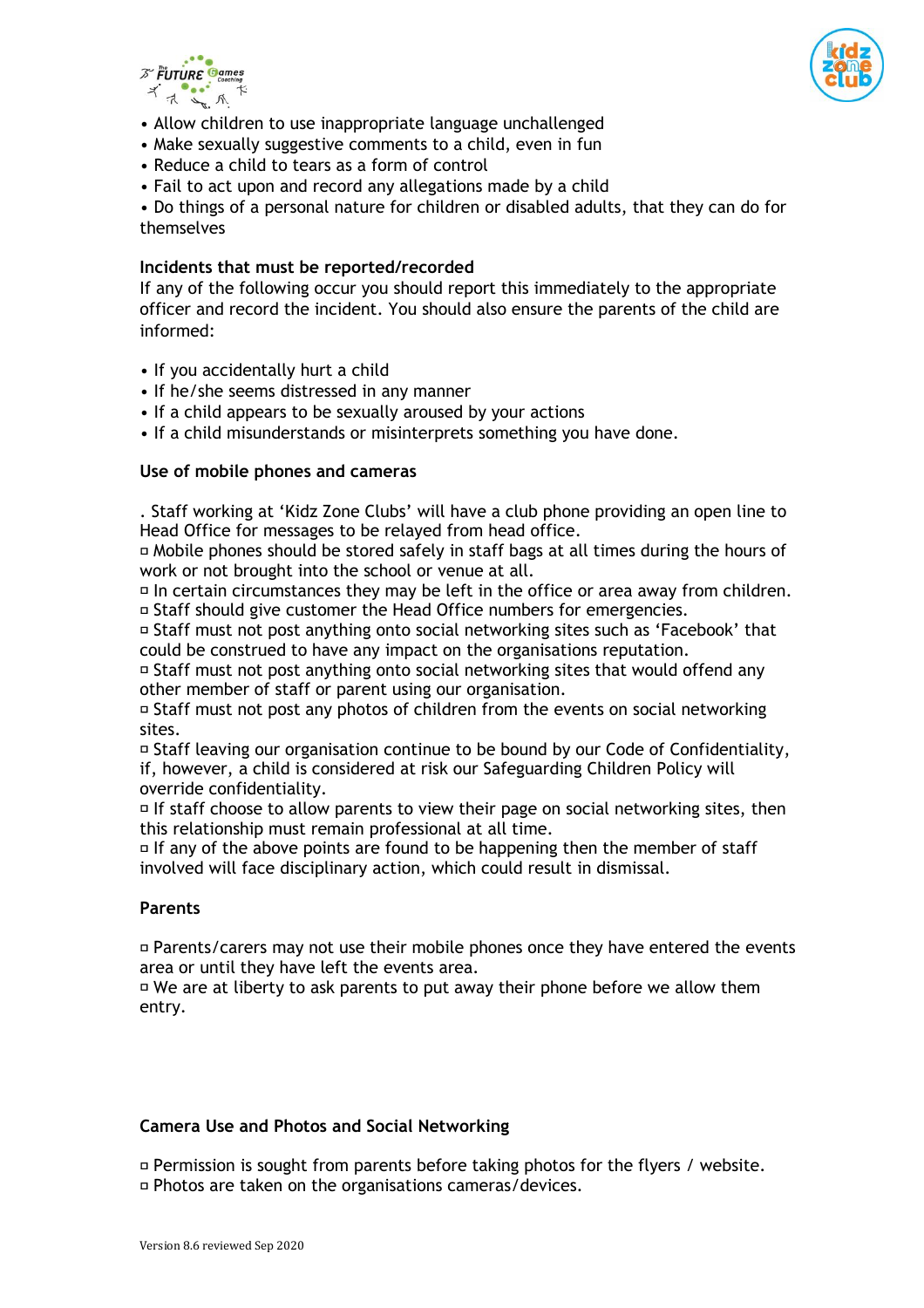



 $\overline{P}$  No member of staff may keep photos of children on their personal computers. Images may be stored on a USB solely for the purpose of using them for our website or photo board. They will be deleted immediately after.

## **Venue Procedures**

- Environmental risk assessment completed before each event (KZ).
- All staffs aware of venue evacuation and lock-down procedures.
- All staffs follow 'Safer food better business' policies (KZ).
- All applicants complete an online booking form compiling all necessary information.
- All applicants detail any medical conditions on initial application forms these are then listed on the register for the Supervisor leading that group.
- The staffs register the children at the start of the event.
- The staffs sign each child out at the end of the event with the parent / guardian of that child.
- **Any accidents or incidents;**
- That occur during PE lessons and lunch clubs during the school day are made aware to the school and school procedures are followed (during school day only).
- That occur before or after school on a club event an accident / incident form is also completed and given to the parent on collection (clubs only) / parent and a copy retained for our health and safety records. Any accident / incident that occurs on a breakfast club will also be relayed to the school if deemed necessary as well as H/O who can contact the parent directly.
- Any head bump or collision that could result in a bruise however small is made aware to the parent as per the guidelines above.
- Staffs also carry a response card they can use in emergencies on events requesting assistance from a member of staff. Staffs also have a walky-talky to communicate on after school events if required.

## **Toilet Supervision**

All children will ask to use the toilet facilities and will be sent in pairs. (This may change due to Covid-19 see RISK ASSESSMENT FOR VENUE)

If there is a staff member available they will supervise the children walking to and from the toilet.

Staff will monitor numbers and ensure children return to their play in the appropriate location.

See Toileting and Personal Care Policy.